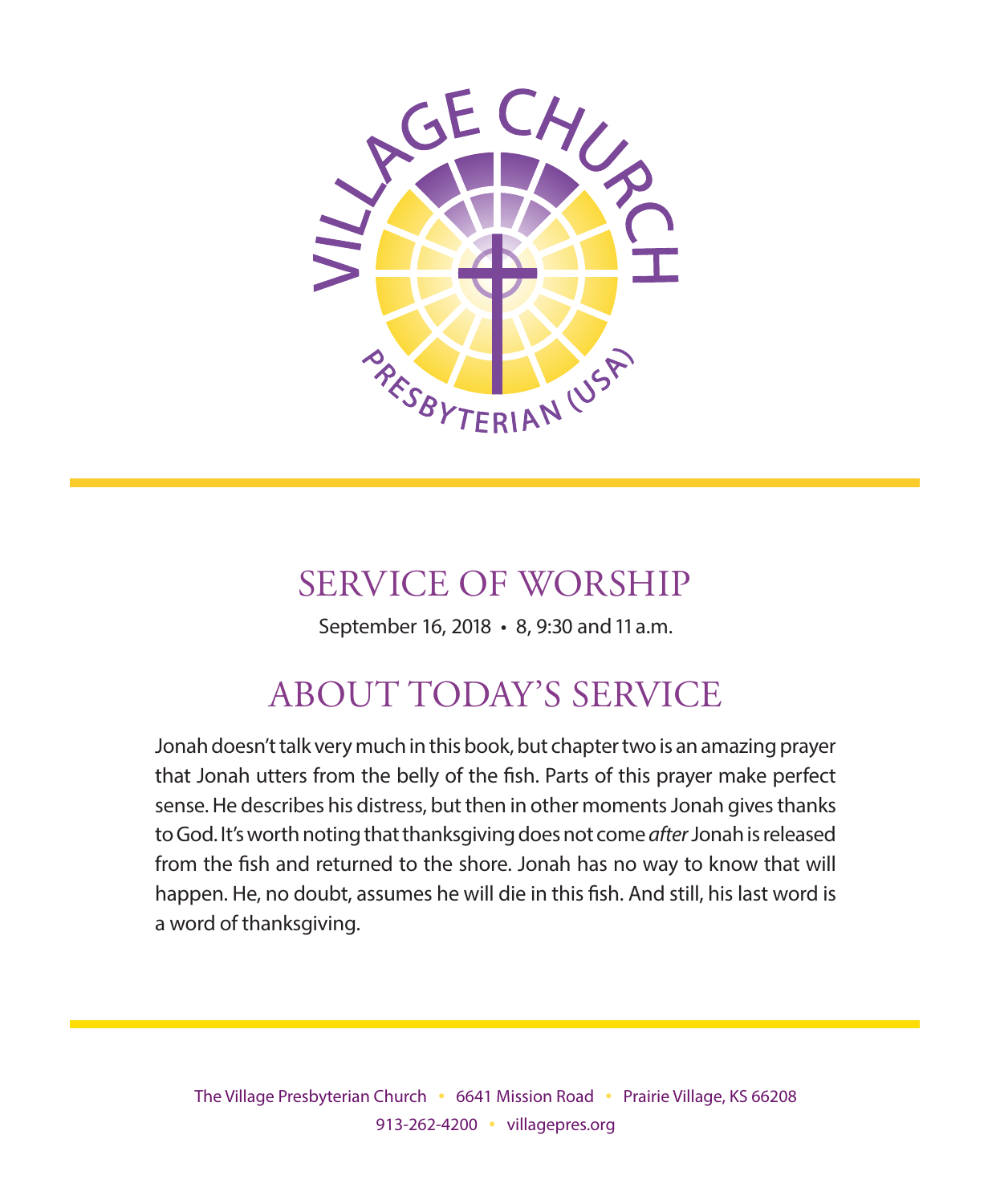# GOD'S PEOPLE GATHER

Words of Welcome

God of surprising grace, we come to You with gratitude in our hearts.

**It is easy to be grateful, for You have given us love and life, beauty and meaning. You have claimed us as Your own.** 

On this day and every day, we will give thanks to You, our God.

\*Hymn, No. 645 *Sing Praise to God Who Reigns Above* MIT FREUDEN ZART

\*Prayer of Confession

**God of compassion, we need You every hour. Apart from You, we lose our way. Away from You, we lose our perspective. Absent from You, we are lost. Forgive us for those times when we have lived as if we could do just fine without You.** (Silent Prayer)

\*Assurance of God's Grace

 Prelude *Let All Things Now Living* setting by David Cherwien

Introit (11 a.m.) *All Things Work Together For Good* music: John Carter; Village Voices Call to Worship Rev. Dr. Rodger Nishioka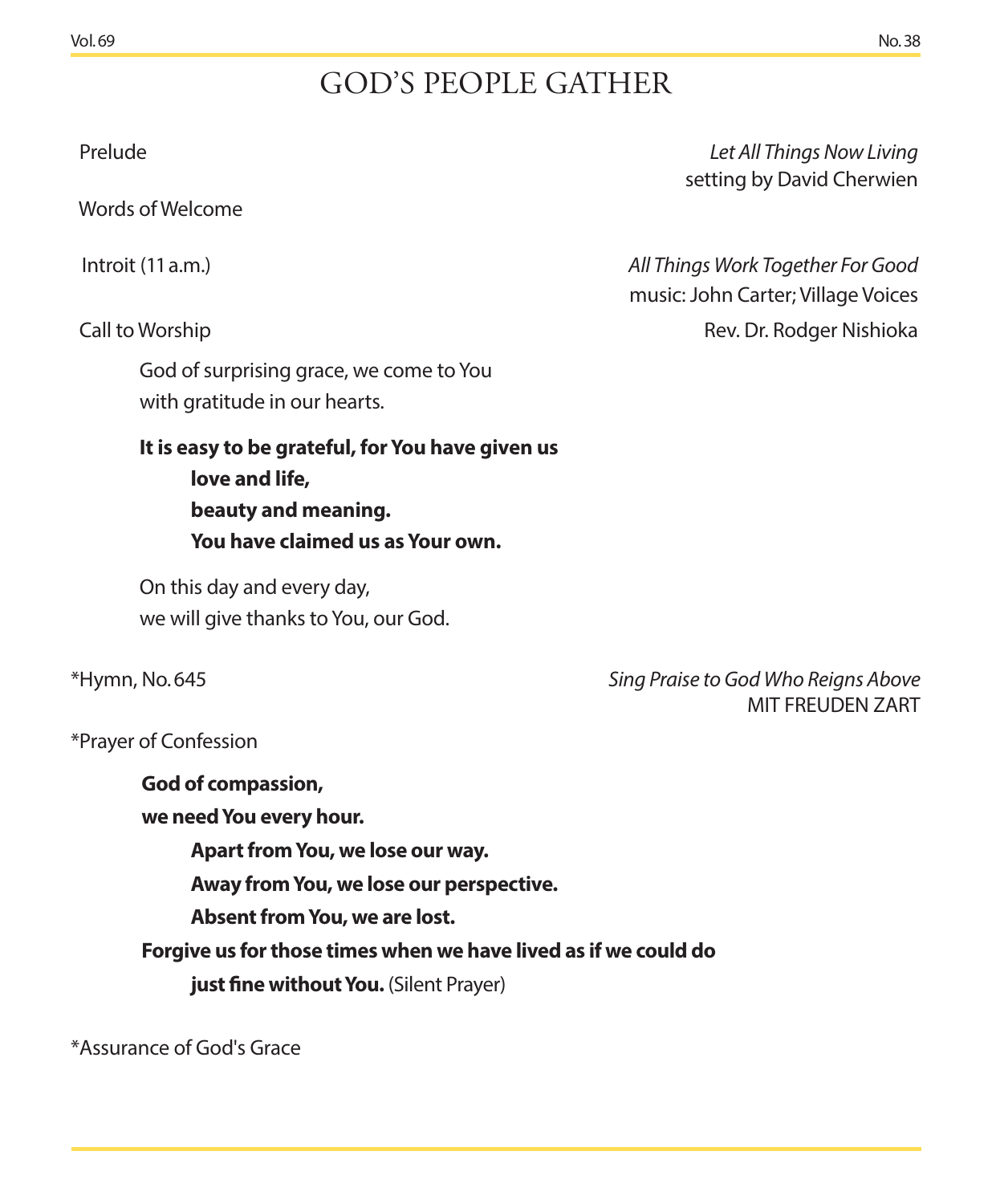\*Response

**Alleluia, alleluia, alleluia! Alleluia, alleluia, alleluia!**

\*Passing of the Peace

## PROCLAMATION OF THE WORD

Call to Prayer (from Hymn, No. 627) (8 a.m.)

**I love you, Lord, and I lift my voice to worship you; O my soul, rejoice. Take joy, my God, in what you hear; may it be a sweet, sweet sound in your ear.** 

Prayers of the People and the Lord's Prayer (8 a.m.)

**Our Father, who art in heaven, hallowed be thy name. Thy kingdom come, thy will be done, on earth as it is in heaven. Give us this day our daily bread; and forgive us our debts, as we forgive our debtors; and lead us not into temptation, but deliver us from evil. For thine is the kingdom and the power and the glory, forever. Amen.**

The Sacrament of Baptism (9:30, 11 a.m.)

Hymn, No. 482 *Baptized in Water*

**Baptized in water, sealed by the Spirit, Marked with the sign of Christ, our King; Born of the Spirit, we are God's children, Joyfully now God's praises we sing.**

Prayer for Illumination **Dee Couch (8 a.m.)** Dee Couch (8 a.m.)

Jeff Busche (9:30 a.m.) Elizabeth McKell (11 a.m.)

Scripture Reading Jonah 2 (pg. 845)

Sermon **Example 3 Communist Communist Communist Communist Communist Communist Communist Communist Communist Communist Communist Communist Communist Communist Communist Communist Communist Communist Communist Communist Comm**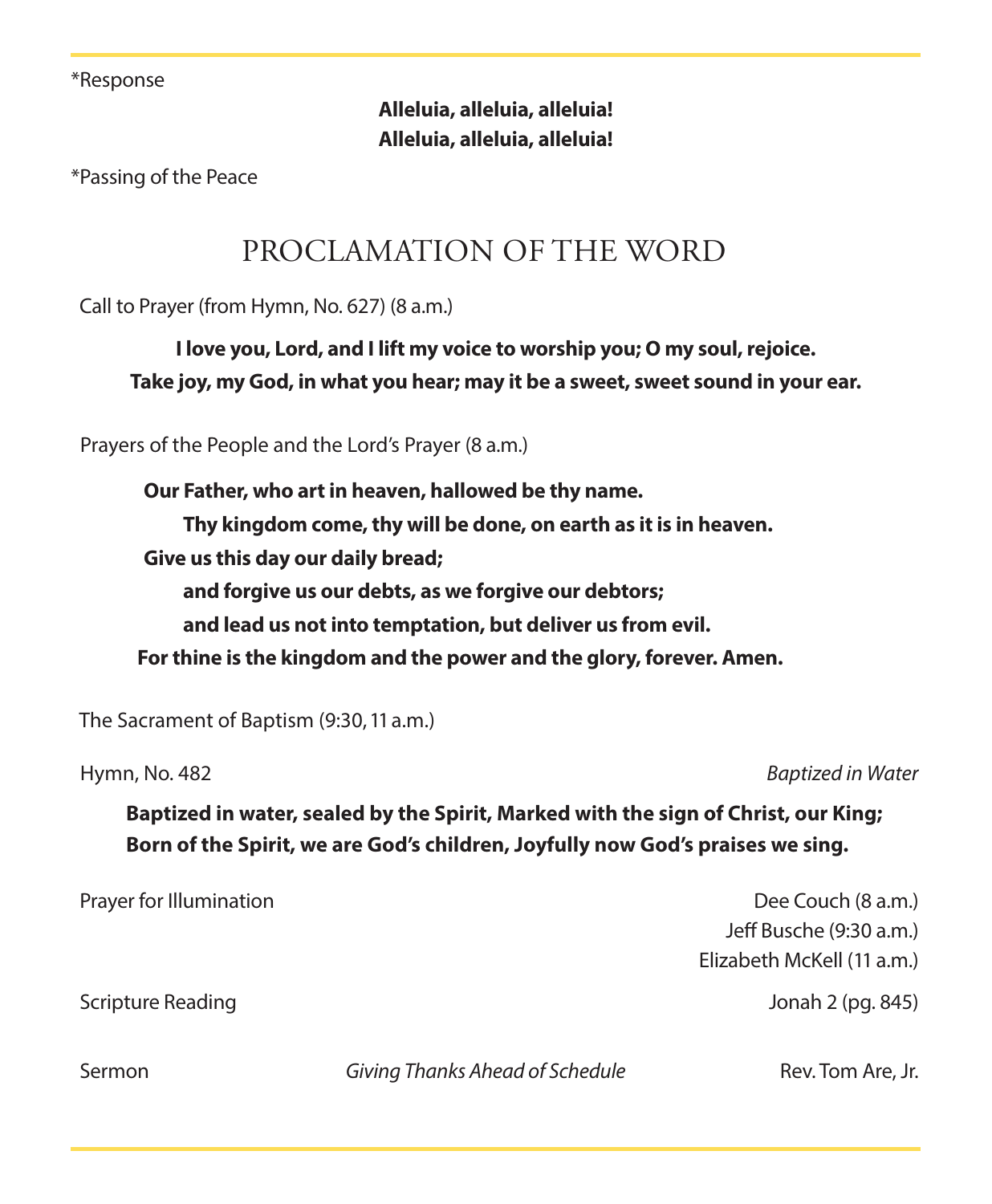## RESPONSE TO THE WORD

#### \*Hymn, No. 22 (v. 1-3) *God of the Sparrow*

ROEDER

 Offertory *Ain-a That Good News!*  William Dawson; Village Choir

> I got a crown up in-a that kingdom, Ain't-a that good news! I got a crown up in-a that kingdom, Ain't-a that good news! I'm-a gonna lay down this world, gonna to shoulder up-a my cross, Gonna to take it home-a to my Jesus, Ain't-a that good news!

> I got a robe up in-a that kingdom, Ain't-a that good news! I got a robe up in-a that kingdom, Ain't-a that good news! I'm-a gonna lay down this world, gonna to shoulder up-a my cross, Gonna to take it home-a to my Jesus, Ain't-a that good news!

> I got a Savior in-a that kingdom, Ain't-a that good news! I got a Savior in-a that kingdom, Ain't-a that good news! I'm-a gonna lay down this world, gonna to shoulder up-a my cross, Gonna to take it home-a to my Jesus, Ain't-a that good news!

\*Response (from Hymn, No. 619)

**Praise, my soul, the God of heaven; glad of heart your carols raise; Ransomed, healed, restored, forgiven, who, like me, should sing God's praise? Alleluia! Alleluia! Praise the Maker all your days!**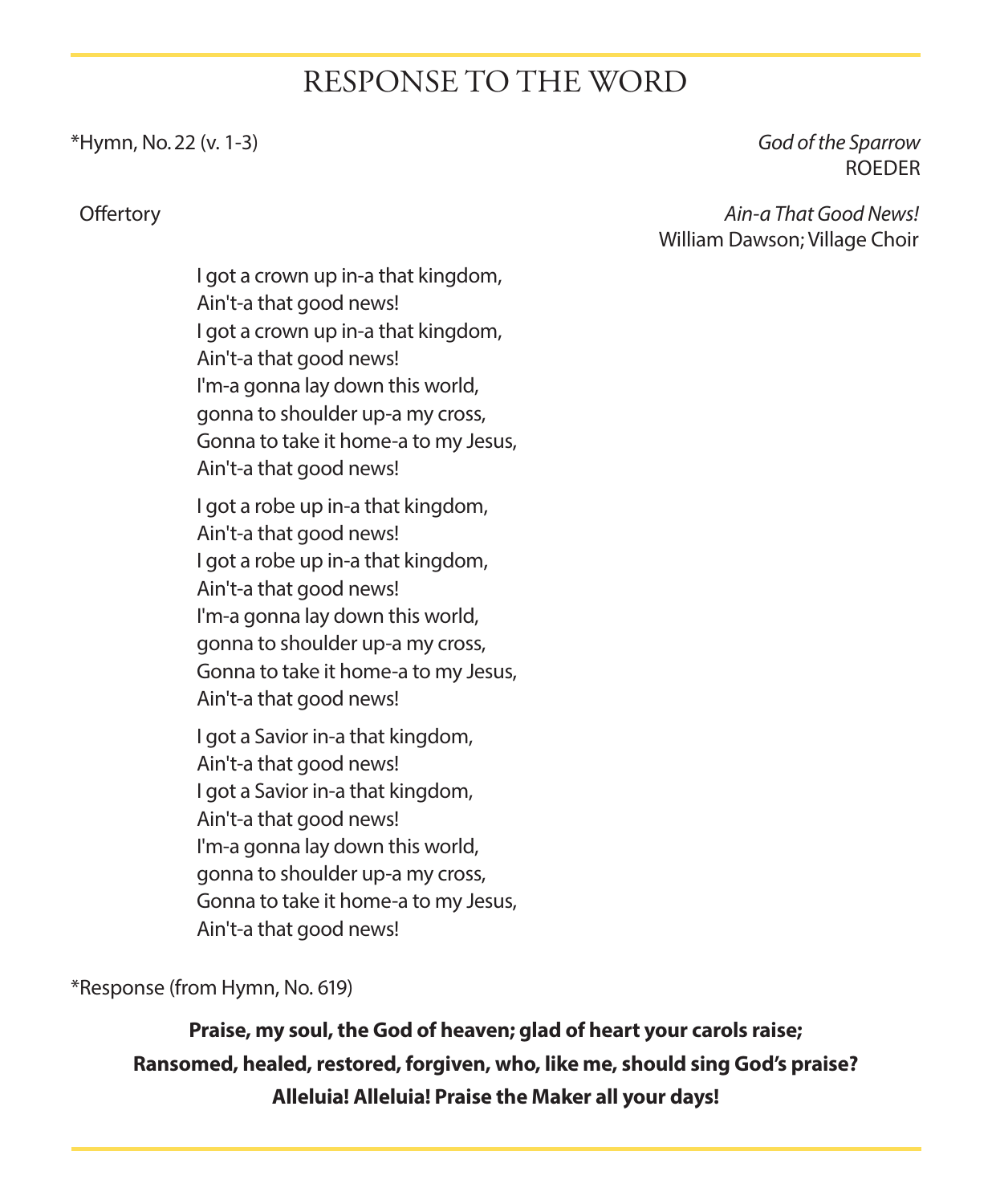\*Prayer of Dedication

Congregational Meeting (11 a.m.)

\*Benediction

\*Benediction Response *Amen*

\*Hymn, No. 611 *Joyful, Joyful, We Adore Thee* HYMN TO JOY

Rutter

\*Postlude *Now Thank We All Our God!!* Setting by David N. Johnson

*\*All who are able may stand* © A-705103 for all hymns

> . . . . . . . . . . . . . . .

## MUSIC NOTES

Today we are thrilled to welcome the Village Voices back to worship (11 a.m.)! Led by associate director of music, Matthew Shepard, the Village Voices sing often in worship, and also take yearly choir tours (most recently to Chicago in June). Youth in grades 7-12 are invited to join, and rehearsals happen 5-6:30 p.m. Sundays, in Room 14.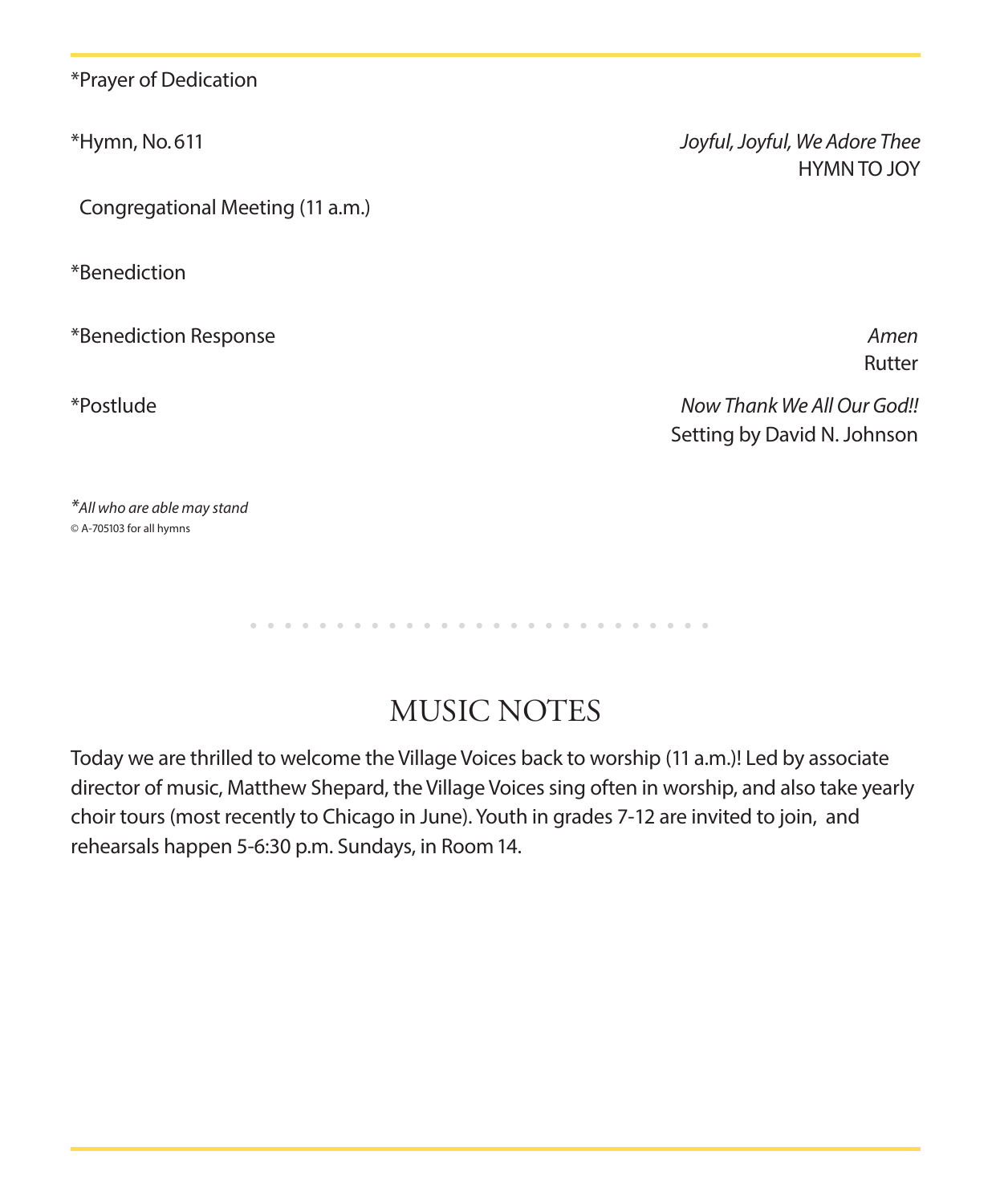#### THE CHURCH'S BOOK (Week of September 17, 2018)

The following daily Bible readings were written by Rev. Dr. Brandon Frick and are offered for your own personal devotion. You are invited to read the text, think about the reflection and questions and allow these to lead you in a time of prayer. Pray for your own journey of faith, pray for Village Church, pray for the community around you, and pray for all of creation.

#### **Monday, Sept. 17 Jonah 1**

One of the things to ask in any good story is: who is/are the hero(es)? You might think it's Jonah, but don't forget about the sailors. In the midst of the storm they toss their cargo, their livelihood, overboard before tossing people, and even after Jonah reluctantly gives up what's going on, they row hard for shore, before granting his wish in the midst of the tempest. So, one thing to ask thoroughout this book: Is Jonah the hero, or are the people he encounters the true heroes of this book?

#### **Tuesday, Sept. 18 Jonah 1:17**

Jonah is in complete darkness cut off from the land of the living for three days. Remind you of anyone you know? That's right: Jesus. What are other similarities, and differences, between Jesus and Jonah?

#### **Wednesday, Sept. 19 Jonah 2**

This chapter begins with lamentation as Jonah realizes just how deeply he's sunk (literally and metaphorically), but then at v.6, we see a switch where Jonah praises God for his deliverance. Now, Jonah is in the belly of a fish in the middle of the ocean, so what "deliverance" is he actually talking about?

#### **Thursday, Sept. 20 Jonah 3:1-5**

Many commentators find Jonah full of irony and satire, one of the points of which is that Jonah, a Hebrew, walks into the middle of Nineveh, the capital city of their Assyrian enemies, proclaims God's judgment, and they "believed God." The irony is that when Hebrew prophets did that in Israelite towns, they were derided and sometimes assaulted. So, what might the author of this book be trying to tell his readers with this description of the Ninevites' quick conversion?

#### **Friday, Sept. 22 Jonah 3:6-9**

The putting on of sackcloth and ashes was long a sign of repentance from sins. So it makes sense that the king and all the people would put them on, but the animals? What do you make of the animals taking part in this repentance ritual?

#### **Saturday, Sept. 23 Jonah 3:10**

Consult any theology textbook and they will say that God is immutable, that God never changes. But this verse says that in light of their heart-felt repentance God "changed his mind," and chose not to bring calamity upon Nineveh. So, what do you think: do we need to change our theology or is this verse trying communicate something about God that isn't really "change" as we'd think of it?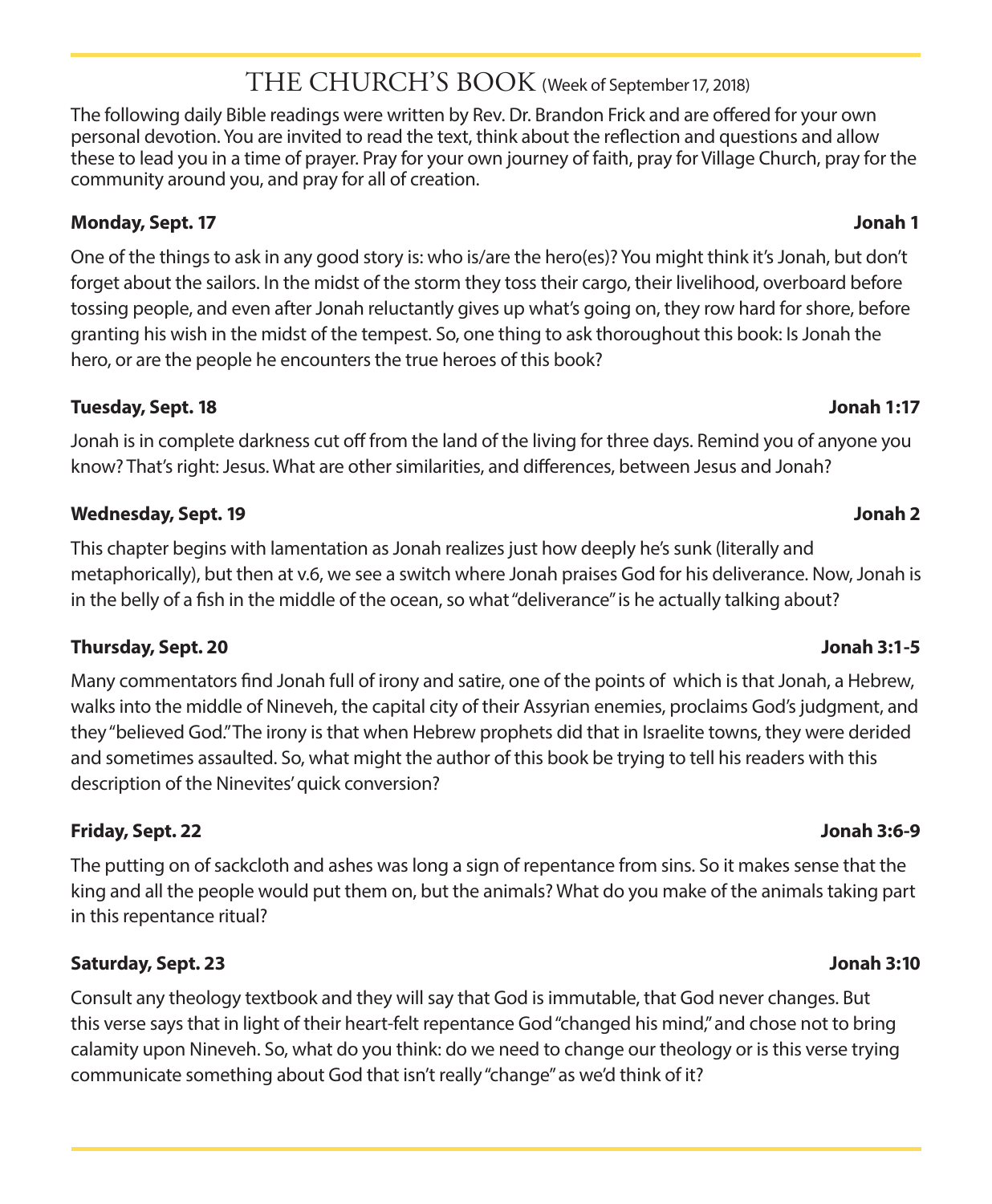#### **Congregational Meeting**

The Session has called a Congregational Meeting for today. This meeting will take place in the Sanctuary, immediately following the 11 a.m. worship service. The purpose of the meeting is to elect new church officers for the positions of elder, elder/trustee and deacon. At-large members of the Nominating Committee will also be elected. Ordination of new church officers will take place in early January 2019.

#### **Discover Village**

A way for you to connect. You're invited to stop by our Discover Village desk, between worship services, at the north Welcome Center entrance. Hosts will be available at the desk every Sunday morning to help you connect or answer questions. We look forward to meeting you!

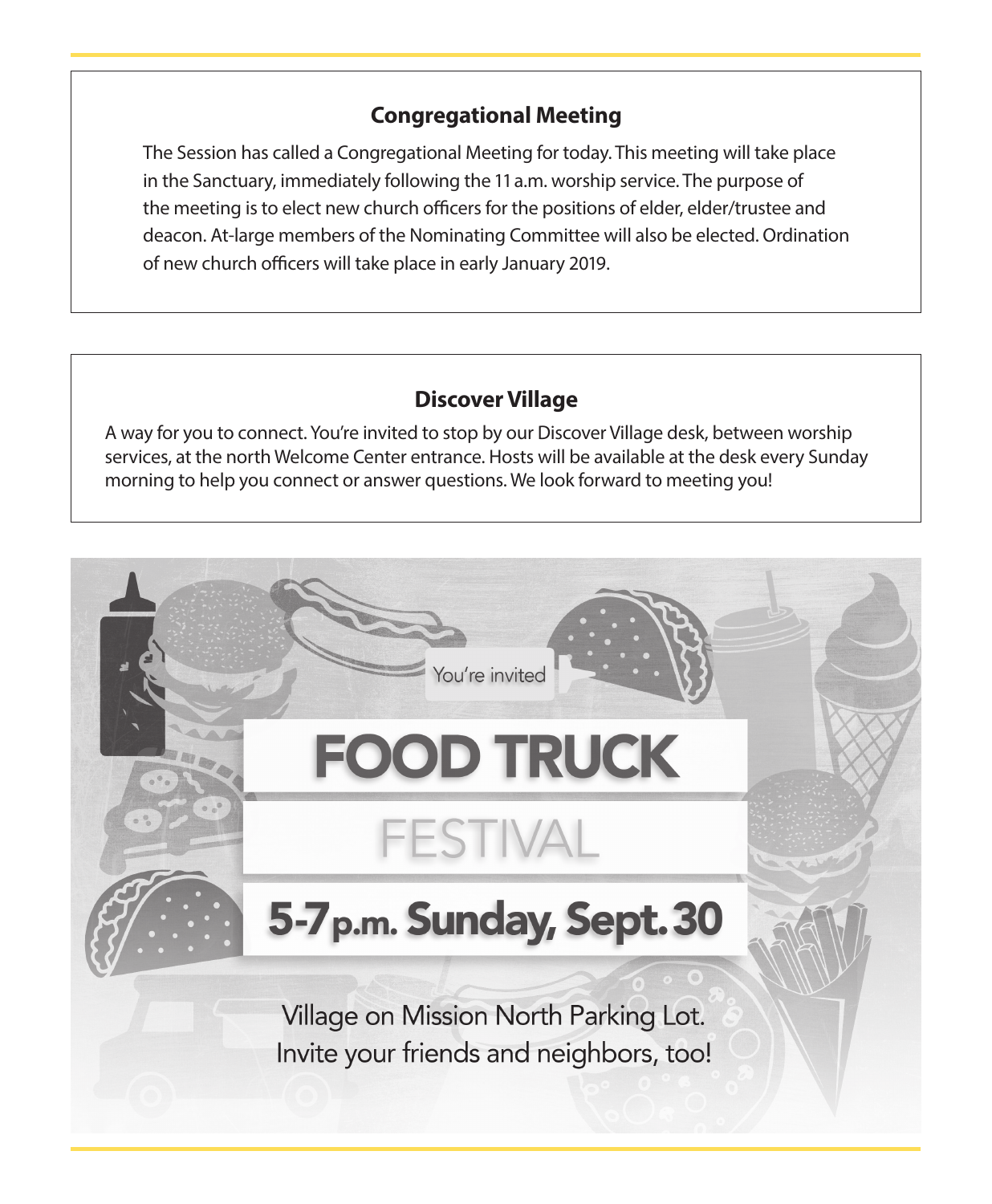## TODAY AT VILLAGE

**WELCOME TO VILLAGE CHURCH!** Please join us every week. Refreshments are available in Friendship Hall following the worship service.

**THE FLOWERS IN THE CHANCEL TODAY** are given to the Glory of God in loving memory of Sherin Higdon Custer by Ken Higdon.

**ROSES ON THE COMMUNION TABLE** remind us to celebrate and welcome the birth of the following little ones among the Village Community: Eleanor Jane Langdon (Andrew and Bailey Langdon, parents) and Margot Dove Lee (Haley Harrison-Lee and Deron Lee, parents).

**CELEBRATING THE SACRAMENT OF BAPTISM TODAY** - Please welcome these newest members into our faith community as we celebrate the baptisms of the following children. **9:30 a.m.**: Dominic Andre Beltrame (Jacqueline and Brett Beltrame, parents); Mira Ellen and Rory Robeson Cacioppo (Hayley and David Cacioppo, parents); William Shields Johnson (Stacey and Chase Johnson, parents); Penelope Sage and Piper Marie Lumetta (Jessica and Steve Lumetta, parents) and Andrew Christopher Vonnahme (Beth and Greg Vonnahme, parents). **11 a.m.**: Vivian Louise Cavener (Elizabeth and Dave Cavener, parents) and John Edwin Marsh (Kathryn and Jared Marsh, parents).

**NEW TO US?** Village Presbyterian Church is a family of faith actively shaped by the life of Christ to love one another, provide leadership for the transformation of our communities and serve the world. We are a Presbyterian (USA) family of faith that is inclusive, generous and welcoming of all people. Village is one church worshiping at two campuses: Village on Mission (6641 Mission Road in Prairie Village) and Village on Antioch (14895 Antioch Road in Overland Park). If you would like a tour of Village on Mission, contact Cindy Wilcox at cindy.wilcox@villagepres.org or 913-671-2331.

**JOINING VILLAGE CHURCH** – Village receives new members every other month at a special Sunday luncheon. The remaining 2018 joining dates are Oct. 14 and Dec. 9. Contact cindy.wilcox@villagepres.org or 913-671-2331 for information.

**WORSHIP BAGS** are available for children to enjoy during worship. Please return the bags to the baskets located in the Narthex.

## ADULT EDUCATIONAL MINISTRY

#### **Upcoming Village U classes:**

**IN THE BEGINNINGS … GENESIS** – Stories that form the foundation of the Jewish, Christian, and Muslim faiths. Taught by Rev. Dr. Rodger Nishioka. 6:30-8 p.m. Wednesdays, Sept. 26, Oct. 3-31, Rooms 232 & 233.

**LIVING AS CHRISTIANS IN A RELIGIOUSLY DIVERSE WORLD**– In this class, Bill Tammeus and some of his friends who are adherents of religions other than Christianity will speak about how best to deal with one another. 6:30-8 p.m. Wednesdays, Sept. 26, Oct. 3 & 10, Room 126.

**BACK PAIN AND SCIATICA: HOW TO HEAL NATURALLY** – In this one-hour workshop, you will learn about: the three most common causes for lower back pain and sciatica, a sure way to pick the right treatment for the cause of your pain and more. Taught by Biagio Mazza, physical therapist. 7-8 p.m. Tuesday, Oct. 2, Room 133.

**HOUSING OPTIONS – WHAT ARE YOUR CHOICES?** This session covers the vocabulary associated with aging and senior housing choices. Learn the basics as a way to start your exploration of what is right for you. Led by Evie Curtis of the Education Group. 6:30-7:30 p.m. Tuesday, Oct. 2, Room 232.

**AN INTRODUCTION TO TAIZÉ** – In the first two sessions, we'll explore some of the elements of the community of Taizé–its people, story, music and life-giving wisdom. In our third session, Rev. Len Carrell and Dr. Elisa Bickers will lead us in a simple Taizé-style evening vespers. 6:30-8 p.m. Wednesdays, Oct. 3-17, Chapel.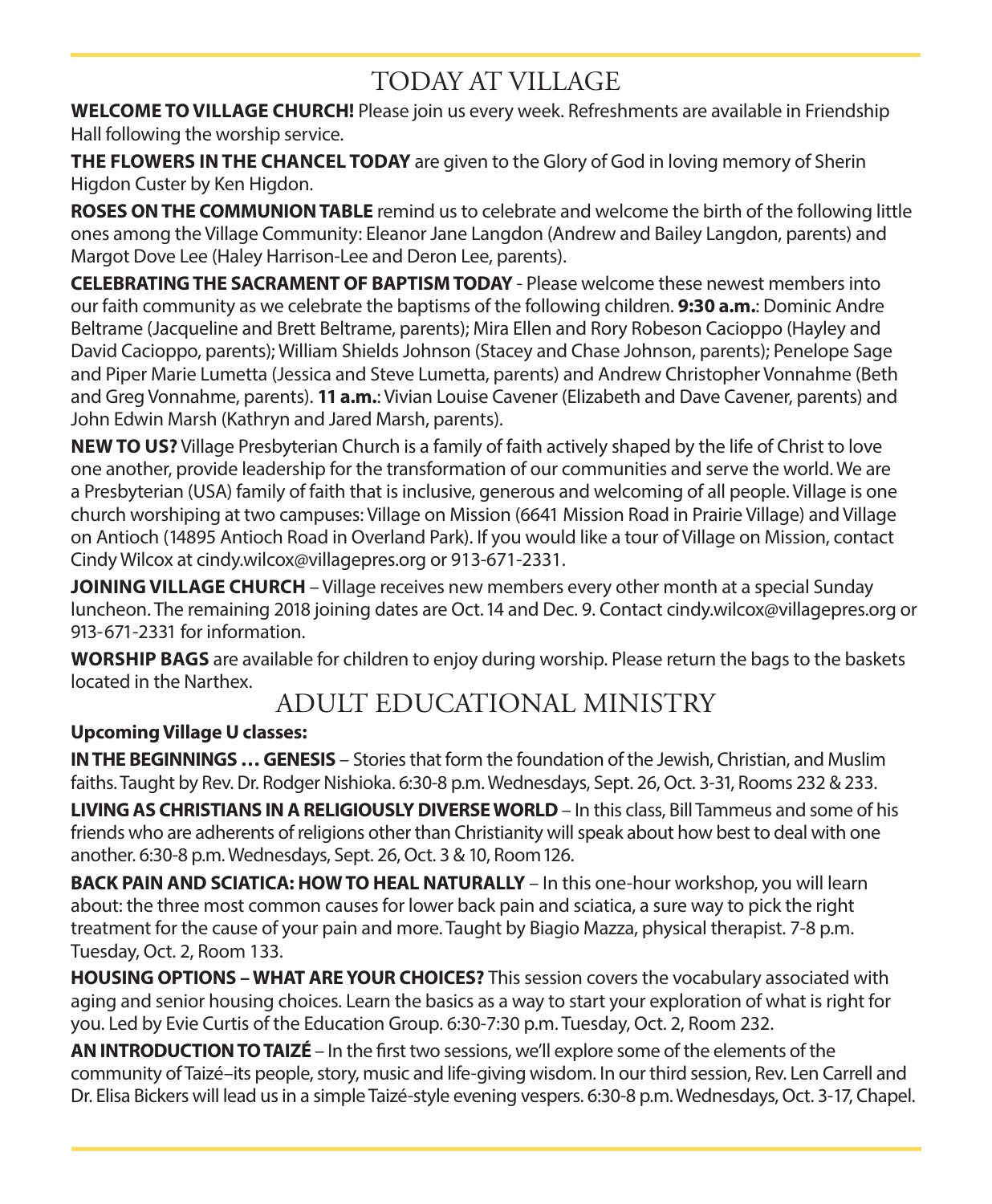**VILLAGE CHURCH 101: BELIEVING AND BELONGING** – Classes are designed especially for new members and those who are curious to know more. The first three sessions will focus on learning more about Village Church, our mission and our ministry. During one session, all are invited to ask Tom anything! Taught by Rev. Tom Are, Jr., Rev. Len Carrell, and Cindy Wilcox. 6:30-8 p.m. Wednesdays, Oct. 3-24, Room 127.

#### **9:30 A.M. ADULT SUNDAY CLASSES**

**FAITH JOURNEY** will begin a study of *Blessed: A History of the American Prosperity Gospel* by Kate Bowler. We will look at the history of the prosperity gospel along with the scripture that this group uses as support for their beliefs to examine how our beliefs on this topic and the interpretation of the scriptures compare. Facilitated by Kathy Ray. Room 230.

**FOUNDATIONS OF FAITH** – Join us as Rev. Dwight Tawney helps us understand what happened to the Jerusalem Church. Within four years of the crucifixion, a growing fellowship of believers emerged in Jerusalem led by James, the brother of Jesus. What were the earmarks of this Jewish Christian church? How was it like the Gentile church founded by Paul? How was it different, and what became of this earliest form of Christianity? Room 15.

**GROWING TOGETHER** invites adults in their 40's and 50's who are interested in growing together in context of their families. The members of the Growing Together class welcome anyone who is looking for opportunities to grow using Christ's principles as we apply Jesus to our lives today. Facilitated by Lawrence Andre. Room 124.

**VILLAGE FORUM** – The class begins with the video, *God and Imperial Power, Jesus and Economic Justice*. In this video series, John Dominic Crossan and Joerg Rieger expand our awareness of the historic collusion between Christianity and the empires of the west, Led by Rev. Dr. John Borden and Gus Breytspraak. today-Oct. 14. Room 126.

## CHILDREN AND FAMILY MINISTRY

**TODAY –** We are so happy so many joined us last week and hope to see you and your children in Sunday School this morning as well.

**INFANTS THROUGH 3-YR.-OLDS** – Child care is available during all services in Rooms 107, 111 & 114.

**SUNDAY SCHOOL** – **9:25-10:30 a.m. Preschoolers, 2-4-yrs./Pre-K,** are in Sunday School on the first floor with registration and age specific room assignments outside Room 107. **K- 6th graders** – are on the third floor with registration and grade specific room assignment outside Room 307. Info can also be seen outside Room 207.

**BAPTISMS and NEW BABIES** – Our next baptism is scheduled for Sunday, Nov. 18. An education class is offered for members who are new to Village baptism. Share news of your new baby so we can welcome and commemorate the new family member's arrival. Call 913-671-2350 or email kate.ruecker@villagepres.org.

**VILLAGE ON MISSION PRESCHOOL –** Village Church on Mission Preschool is off to a fantastic start to the school year. We welcomed five new staff members and 109 preschool-aged children to our program at the beginning of September. We are looking forward to a fun-filled year!

## CONNECTIONAL MINISTRIES

**WEDNESDAY NIGHT DINNERS** – Our menu for Sept. 19 is roasted chicken breasts & thighs, wild rice pilaf, broccoli/cauliflower. The salad bar opens at 5:15 p.m.; hot food buffet at 5:30-6:30 p.m. Full meal with salad bar and dessert is \$7. Salad bar and dessert is \$6. Children ages 4-10 are \$3 and children age 3 and under are free. Contact Liz Middleton at 913-671-2359 or liz.middleton@villagepres.org to make your dinner reservation by noon tomorrow.

**SINGLE ADULT MINISTRY** – Join us for Single Adult Ministry Friday Nights at Village on Mission. No reservation needed. We'll meet from 6:30-7:30 p.m. on Fridays, now-Nov. 16, in Room 230 for fellowship and conversation. Contact Cindy Wilcox at cindy.wilcox@villagepres.org if you have questions.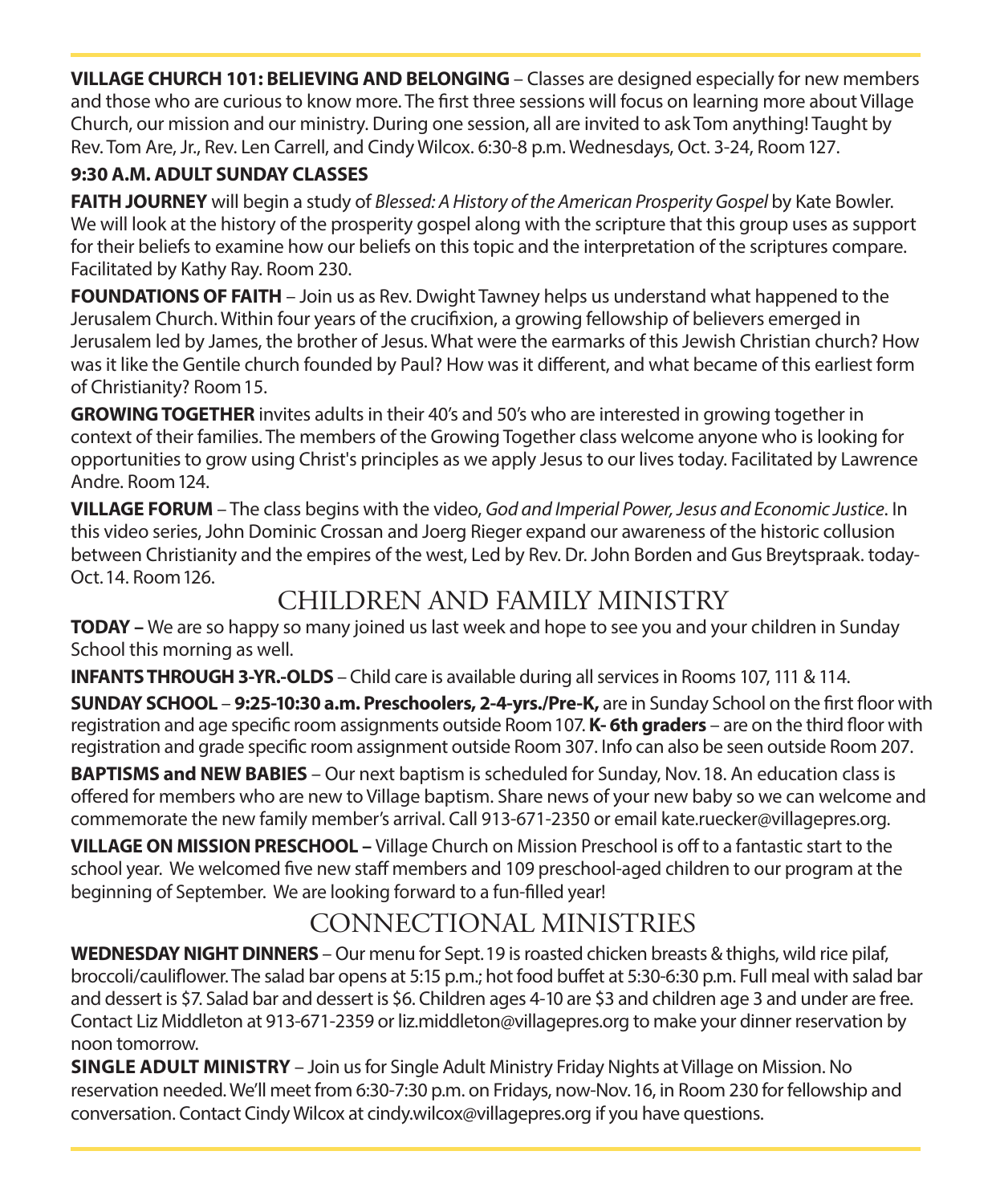**VILLAGE GOLF OUTING** – These monthly outings are a four-person scramble format and runs April thru October. All are invited. You do not need to be a member of Village Church. The next outing is at Falcon Lakes on Tuesday, Oct. 9, with 9:30 a.m. Tee Time. RSVP deadline is Sept. 30. This outing will include a buffet lunch after the outing which is included in the outing. To sign up, contact: Brad Steil, 913-469-5683, bradsteil@ everestkc.net or Art Newcomer, 913-752-7540, artnewcome@aol.com.

**YOU'RE INVITED VILLAGE CONNECT CONVERSATION GROUPS** – Village Connect (small group ministry) is a way to strengthen faith through conversations, while making and deepening friendships. Groups watch a DVD video study developed by Pastor Tom Are, supported by a leader's guide developed by Rev. Dr. Rodger Nishioka. Contact Cindy Wilcox at 913-671-2331 or cindy.wilcox@villagepres.org for inquiries.

## MISSION

**THE FOOD PANTRY** – Thanks from the Food Pantry for your support of Peanut Butter Sunday last week results to follow. Because peanut butter is so important to the clients of the Pantry, the Pantry will continue to ask for peanut butter during the month of September. The Clothes Closet is asking for kitchen items: small appliances, pots and pans, glassware, dishes, flatware, utensils, etc. Thank you for your ongoing support of this mission.

**BACKSNACK SIGNUP IS COMING** – For nine years, Village Church has participated in the BackSnack program, which provides bags of assorted food items to low-income children for the weekends. During the school year, Village volunteers pack and deliver food weekly to 100 children at Overland Park Elementary and Nieman Elementary. If you are interested in packing food, contact Nancy Gatewood at 913-638-1922 or nngatewood@gmail.com or Debbie Smith at 913-522-8130 or debbie.smith@villagepres.org.

**PEACEMAKING OFFERING AND GLOBAL WITNESS (OCT. 7 ON WORLD COMMUNION SUNDAY)** – 50% of this offering provides assistance for congregations and other bodies of the Presbyterian Church; 25% goes to our presbytery and synod; 25% is retained by Village Church's Social Witness & Advocacy Task Force to support Grandview Park Presbyterian Church in Kansas City, Kan. with construction of their "Kitchen of Peace." White envelopes for this offering reside in the hymnal slot in front of you.

**CHRISTMAS INTERNATIONAL HOUSE (CIH) PLANNING REVS UP** – This cultural exchange program that hosts international college students over the holidays is seeking volunteers to help on the planning committee or serve as a day host or as a host family. If you are interested in taking part in this Village ministry, contact Judy Miller: judy.miller@kcpl.com or 816-260-2497.

## MUSIC MINISTRY

**DO YOU KNOW SOMEONE** who would love to sing in the Alegrìa Young Adult Ensemble or the Village Choir if they knew that child care was provided during Thursday evening rehearsals? Because it is provided! If so, contacty Will Breytspraak: william.breytspraak@villagepres.org or 913-671-2345.

**2019 CHOIR TOUR TO SPAIN AND PORTUGAL** – Lisa Ball will share exciting details about the May 29- June 11 Spain/Portugal choir tour 6 p.m. Thursday, Sept. 27, in the Chapel.

## PASTORAL CARE AND COUNSELING

**GET READY TO ROCK AND ROLL!** – Hey guys and gals who are 75 or younger-at-heart, come on Thursday, Sept. 27 to let the good times roll! There will be music, food and fun at our annual Classic Citizens' Celebration. 1:30-3 p.m. in Friendship Hall. Tom Are will share the latest and answer your questions. Rides are provided on request. RSVP at 913-671-2327 or linda.alley@villagepres.org.

**MISSED BIG SONIA?** – No worries! You can view Sonia Warshawski and Regina's Kort's presentation that was held on Thursday, Sept. 6. The entire presentation is on-line; go to www.villagepres.org, click on Pastoral Care and Counseling – About and you will find this inspiring event.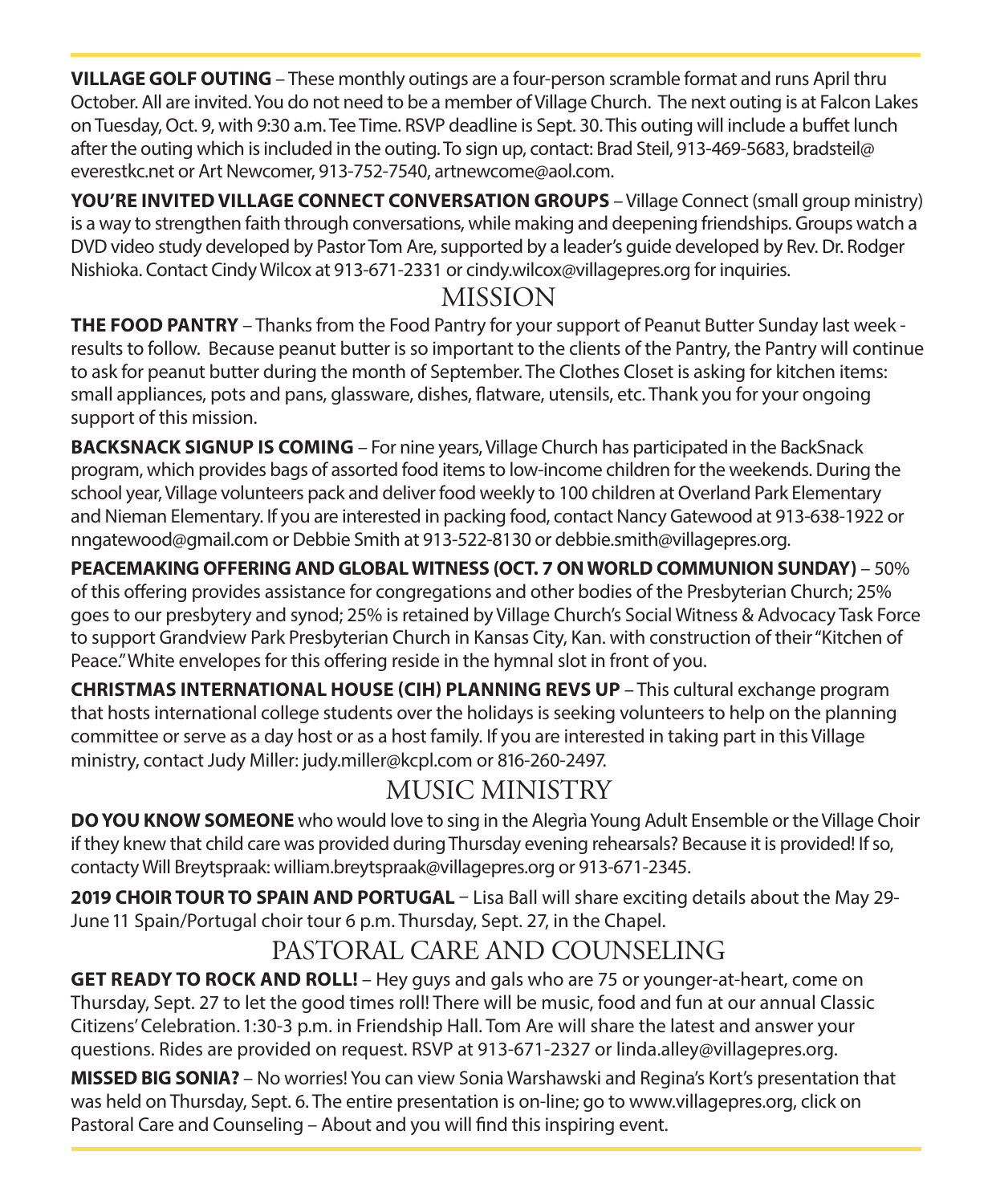## PRESBYTERIAN WOMEN

**WOMEN OF WISDOM (WOW)** welcomes all Village ladies to join us for lunch on Tuesday, Sept. 18, at noon. We'll enjoy good food and warm fellowship at the Tavern at Mission Farms, 10681 Mission Road, a popular restaurant featuring classic American cuisine, served in a stylish, comfortable setting. RSVP by Sept. 17 to Marvie Sneegas, sneegi@kc.rr.com, 913-209-9608. Whether you are a longtime attendee or a first-timer, please know that you are warmly welcome.

**OPERATION BREAKTHROUGH READING PROGRAM FALL SESSION -** No experience necessary! Partner with a pre-K reading buddy, 9:30-11 a.m. Wednesdays, Sept. 19-Oct. 24. Contact Cindy Whitham at ciwhitham@aol.com or 913-262-3062 for info. Need child care? Contact Pam Southerland at 913-671-2352 or pam.southerland@villagepres.org. RSVP by the Wednesday prior to the day you plan to volunteer.

**BOOKWORMS, BIBLIOPHILES, READERS OF ALL INTERESTS** – Join us for a presentation of reading suggestions given by Vivien Jennings from Rainy Day Books at 9:30 a.m. on Tuesday morning, Sept. 25, in Room 127. Vivien always presents entertaining sketches of books selected to appeal to a wide range of interests covering diverse genres. Please come, bring a friend; the meeting is open to all!

**DON'T WORRY, BE HAPPY…WITH US** – At 6 p.m. Thursday, Sept. 27, Women with Spirit kick off the school year at Martin City Brewing Company in Mission Farms. If meeting new people sounds a bit intimidating, how 'bout just enjoying a spirit and app around some friendly faces? We're a super inclusive group in our thirties to fifties who enjoy a good time and would love to add you to our circle. For more information contact shelbykrumm@yahoo.com.

## YOUNG ADULT MINISTRY

Young Adult Ministry is for all people in their 20's and 30's.

**THEOLOGY THURSDAYS** – 7 p.m. Thursday at KC Bier Company, for "Being Presbyterian 101." According to Wikipedia, there are 18 different types of "Presbyterian." They sound similar, but there are big differences. How'd we get here? Let's talk about it. Details online at VillagePresYA.org/thursdays.

**BECOMING MARRIED** – Begins Tuesday, Sept. 18, from 6:30-8 p.m. If you're getting married at Village Church, or would just like to do premarital counseling with us, sign up! Go to VillagePresYA.org/marriage.

**LOVE YOUR CITY SATURDAY: SEPTEMBER** – 9:30 a.m.-12:30 p.m. Sept. 22. This month's Love Your City event takes us to the Open Spaces art event around KC! Childcare available with RSVP by Sept. 17, VillagePresYA.org/saturdays.

## YOUTH MINISTRY

Join us for any of our weekly activities beginning today – All are welcome regardless of previous Village attendance and no sign-up is required. Check villagepresyouth.org for more details.

 **ALPHA & OMEGA** – 9:30-10:30 a.m. Sundays, for middle school (meets in the Youth Loft) and high school (meets in the Upper Room).

**SNL** (high school youth group) – 6:30-8:30 p.m. Sundays, in the Youth Loft (Room 333).

 **LOFTERNOONS** (middle school after school program) – 4-5:30 p.m. Tuesdays, in the Youth Loft (Room 333). **GPS** (middle school youth group) – 6:30-8 p.m. Wednesdays, in the Youth Loft (Room 333).

 **EARLY TABLE** (morning devotional for high schoolers with food) – 7:30-8:15 a.m. Thursdays, at Zach's house (5401 W. 77th St., Prairie Village) And yes, we give you a ride to school afterward if you need it!

**HIGH SCHOOL RETREAT SEPT. 29-30** – Join us as we take time away from our normal routine for a fun off-site overnight. Forms are now available online to join this fun-filled event!

**REGISTRATION FOR SKI TRIP AND DOMINICAN** – Forms are now available exclusively at the church for these amazing trips happening Jan. 18-21 (Ski Trip) and March 9-16 (Dominican). Registration will go live online beginning Sept. 23.